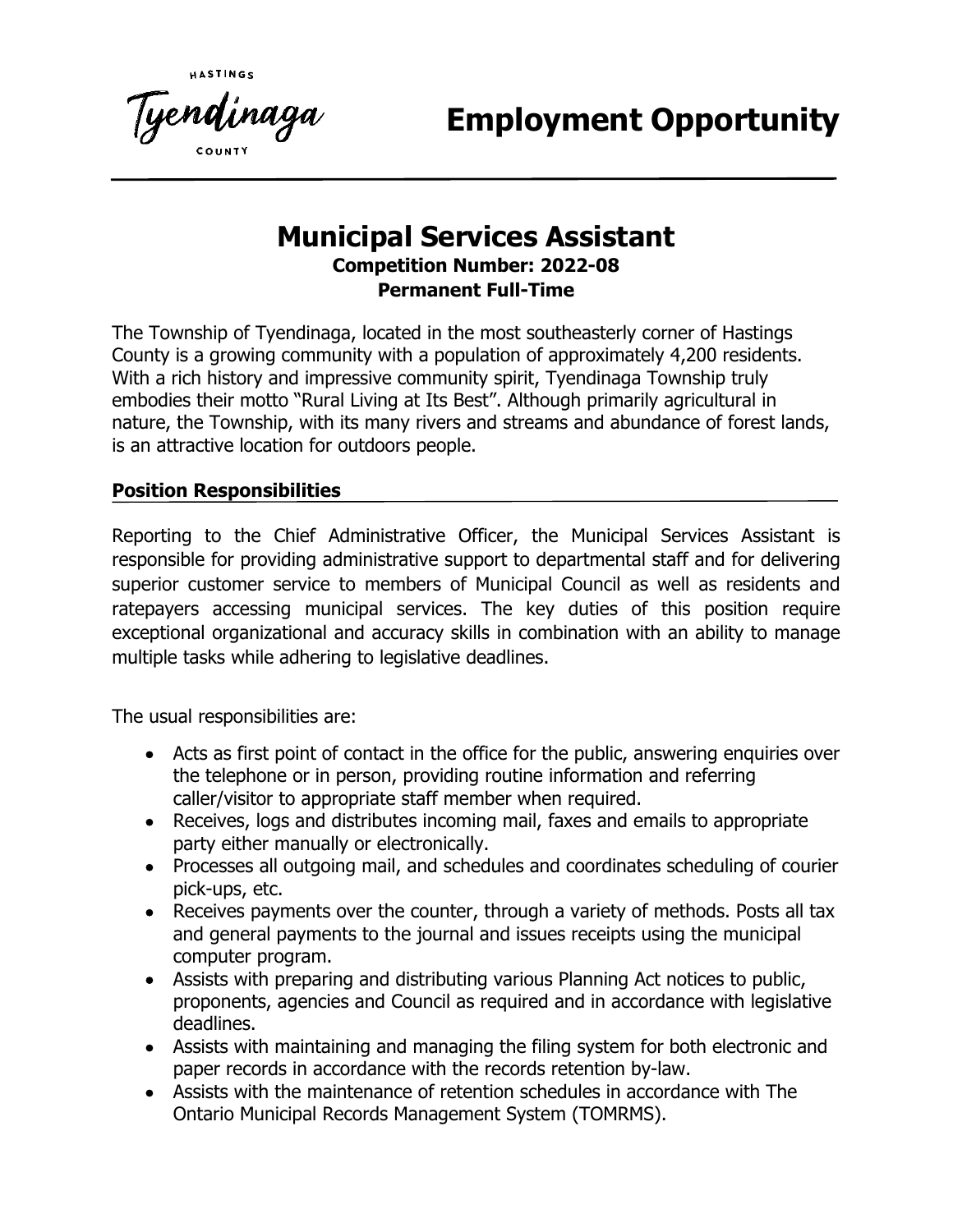- Performs all administrative support services which includes but not limited to the production of all forms, correspondence, reports, statements and presentation materials on behalf of the CAO.
- Provides support corporate wide for municipal projects with respect to corporate and department initiatives and goals.

#### **Qualifications and Experience**

- Completion of post-secondary education in Business Administration, Finance or related field.
- A minimum of 2 (two) years of administrative experience involving contact with the public and senior management.
- Completion of Municipal Administration Program (MAP) and from the Association of Municipal Clerks and Treasurers of Ontario (AMCTO) considered an asset.
- Working knowledge of the Municipal Act and the Municipal Freedom of Information and Protection of Privacy Act is an asset.
- Knowledge of computer applications and software (Microsoft Office Suite, Adobe, MuniSoft, LaserFiche).
- Excellent interpersonal and communication skills with the ability to interact effectively and courteously with all levels of staff and contacts in a customer service-excellence environment.

The full Job Description is available at [www.tyendinagatownship.com/careers.](http://www.tyendinagatownship.com/careers)

## **Hours of Work/Rate of Pay**

Salary for this position is \$44,836.51 - \$51,241.71 based on 35 hours/week. Typical hours are Monday – Friday 8:30 a.m. – 4:00 p.m.; offering a comprehensive benefits package and participation in OMERS.

The successful applicant must be available to attend occasional evening and weekend meetings and events.

## **How to Apply**

To apply, email a cover letter and resume in PDF format clearly marked "Municipal Services Assistant-2022-08" in confidence to the attention of:

Carla Preston, Chief Administrative Officer Township of Tyendinaga 859 Melrose Road Shannonville, ON K0K 3A0 [cao@tyendinagatownship.com](mailto:cao@tyendinagatownship.com)

**Closing Date:** May 13, 2022, 2:00 p.m.

**Note:** All applicants must provide a valid email address for communication purposes. Written correspondence pertaining to this recruitment may be sent to the email address provided. Applicants are responsible for ensuring that they check their email regularly.